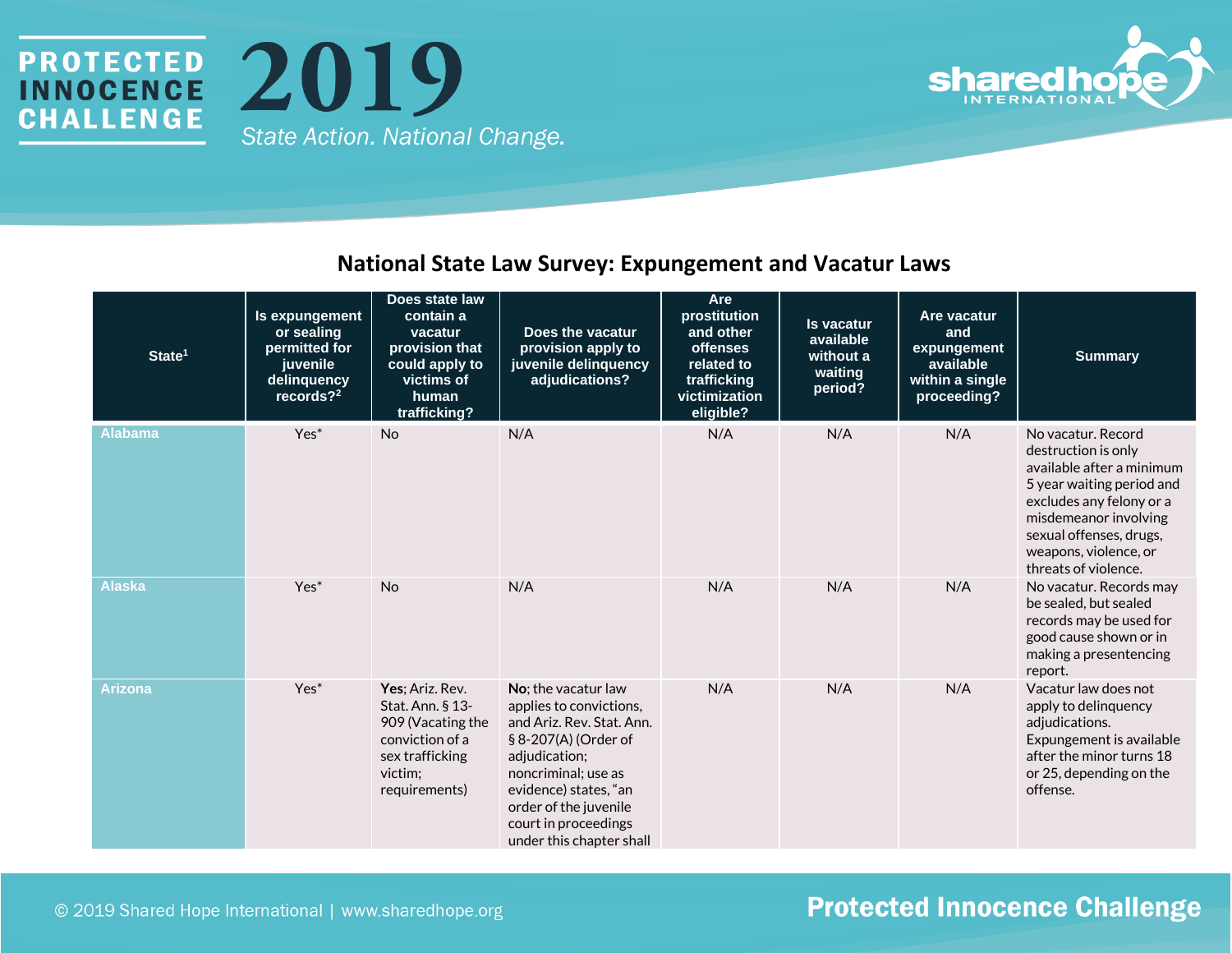|                    |     |                                                                                                                                                                                                              | not be deemed a<br>conviction of a crime<br>$\boldsymbol{\eta}$                                                                                                           |                                 |     |     |                                                                                                                                                                                   |
|--------------------|-----|--------------------------------------------------------------------------------------------------------------------------------------------------------------------------------------------------------------|---------------------------------------------------------------------------------------------------------------------------------------------------------------------------|---------------------------------|-----|-----|-----------------------------------------------------------------------------------------------------------------------------------------------------------------------------------|
| <b>Arkansas</b>    | Yes | <b>No</b>                                                                                                                                                                                                    | N/A                                                                                                                                                                       | N/A                             | N/A | N/A | No vacatur, but certain<br>juvenile records may be<br>expunged without a<br>waiting period.                                                                                       |
| <b>California</b>  | Yes | Yes; Cal. Penal<br>Code § 236.14<br>(Petition for<br>vacatur relief of<br>arrest for or<br>conviction of<br>nonviolent<br>offense<br>committed while<br>victim of human<br>trafficking)                      | Yes; the vacatur law<br>applies specifically to<br>adjudications.                                                                                                         | Yes<br>(non-violent)            | Yes | Yes | Vacatur law applies to<br>adjudications for any non-<br>violent offense and does<br>not mandate a waiting<br>period; record<br>expungement is automatic<br>upon granting vacatur. |
| <b>Colorado</b>    | Yes | No                                                                                                                                                                                                           | N/A                                                                                                                                                                       | N/A                             | N/A | N/A | No vacatur, but certain<br>records may be expunged<br>automatically.                                                                                                              |
| <b>Connecticut</b> | Yes | Yes; Conn. Gen.<br>Stat. § 54-95c<br>(Application to<br>vacate<br>prostitution<br>conviction on<br>basis of being a<br>victim of<br>trafficking in<br>persons.<br>Prosecutor's<br>response. Court<br>order.) | No; the vacatur law<br>applies specifically to<br>convictions and does<br>not appear to allow<br>vacatur of delinquency<br>adjudications.                                 | N/A                             | N/A | N/A | Vacatur law does not<br>clearly extend to<br>delinquency adjudications.<br>Records may be expunged<br>without a waiting period<br>under the general<br>expungement law.           |
| <b>Delaware</b>    | Yes | Yes; Del. Code<br>Ann. tit. 11, § 787<br>(Trafficking an<br>individual, forced<br>labor and sexual<br>servitude; class D<br>felony; class C                                                                  | Yes; the vacatur law<br>applies to convictions,<br>but notes that a motion<br>to vacate may be<br>brought in the Family<br>Court, which has<br>"exclusive original" civil | Yes<br>(nonviolent<br>offenses) | Yes | Yes | Vacatur law applies to<br>adjudications for<br>nonviolent offenses and<br>allows a minor to request<br>expungement in the same<br>motion; no waiting period.                      |

<sup>&</sup>lt;sup>1</sup> Evaluations of state laws are based on legislation enacted as of August 1, 2019. For related policy goals, background information, and select statute highlights, please visi[t http://sharedhope.org/wp](http://sharedhope.org/wp-content/uploads/2015/11/Issue_Briefs/Issue_Briefs_5.9.pdf)content/uploads/2015/11/Issue\_Briefs/Issue\_Briefs\_5.9.pdf.

 $2$  Responses marked with an asterisk (\*) denotes a waiting period for record expungement.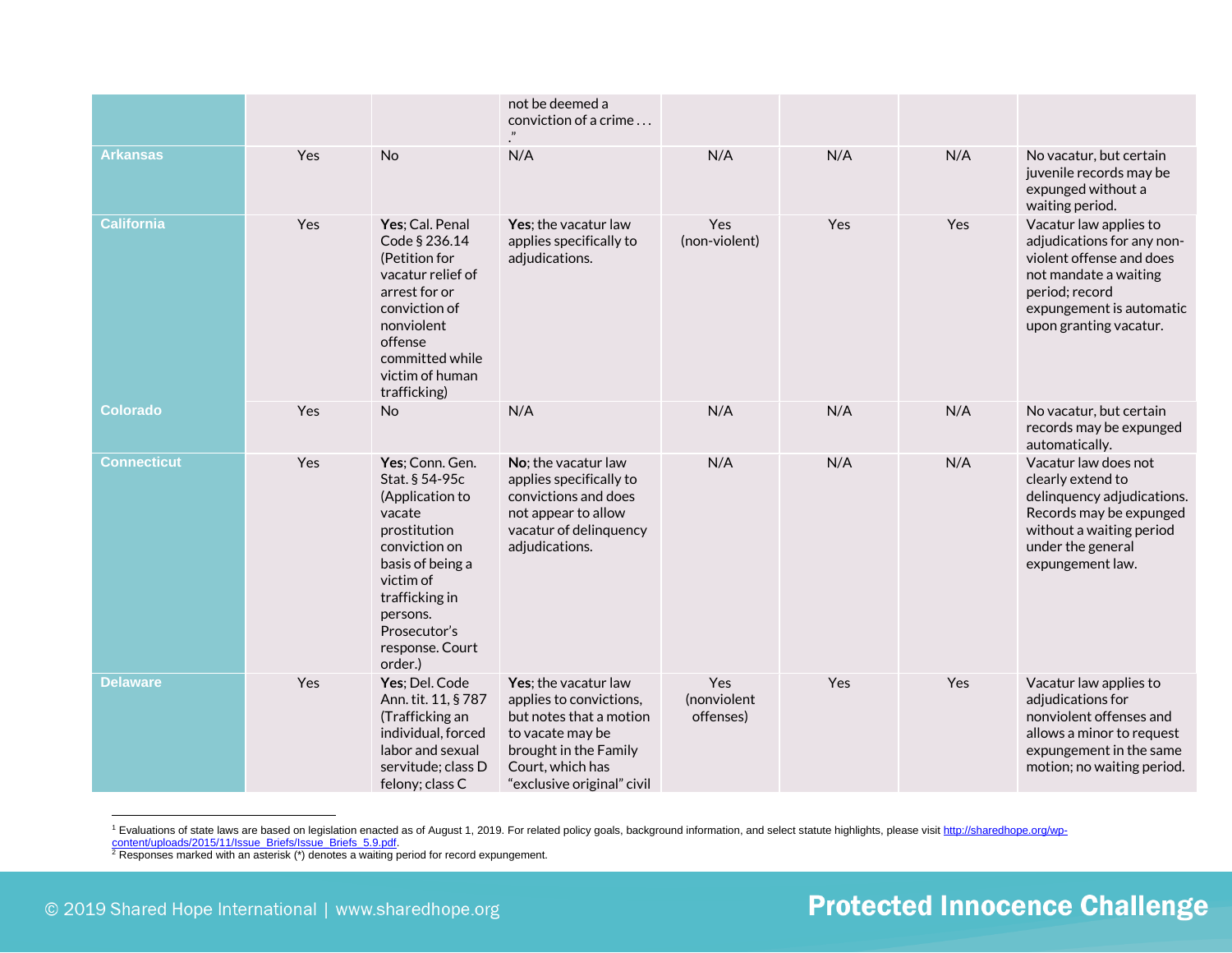|                |                  | felony; class B<br>felony; class A<br>felony)                                                                                      | jurisdiction concerning<br>most delinquency<br>proceedings. $3$                                                                                                                                                                                                                                                                                                                                          |                               |     |           |                                                                                                                                                                                                                                     |
|----------------|------------------|------------------------------------------------------------------------------------------------------------------------------------|----------------------------------------------------------------------------------------------------------------------------------------------------------------------------------------------------------------------------------------------------------------------------------------------------------------------------------------------------------------------------------------------------------|-------------------------------|-----|-----------|-------------------------------------------------------------------------------------------------------------------------------------------------------------------------------------------------------------------------------------|
| <b>DC</b>      | Yes <sup>*</sup> | Yes; D.C. Code §<br>22-1844 (Motion<br>to vacate<br>conviction or<br>expunge criminal<br>records for<br>victims of<br>trafficking) | No; the vacatur law<br>applies to convictions,<br>and D.C. Code § 16-<br>2318 (Order of<br>adjudication<br>noncriminal) states<br>that an "order of<br>adjudication, or order<br>of disposition in a<br>proceeding under [the<br>delinquency<br>subchapter] is not a<br>conviction of a crime                                                                                                            | N/A                           | N/A | N/A       | Vacatur law does not<br>apply to delinquency<br>adjudications. Records<br>may be sealed after a<br>waiting period, but a<br>subsequent adjudication<br>or a subsequent<br>conviction of a felony will<br>nullify the sealing order. |
| <b>Florida</b> | Yes              | Yes <sup>4</sup> ; Fla. Stat.<br>Ann. § 943.0583<br>(Human<br>trafficking victim<br>expunction)                                    | Yes; the expungement<br>law applies to criminal<br>history records and<br>specifically refers to<br>those belonging to a<br>minor.                                                                                                                                                                                                                                                                       | Yes<br>(non-violent)          | Yes | Yes       | Expungement law applies<br>to adjudications for any<br>non-violent offense and<br>does not mandate a<br>waiting period; vacatur is<br>automatic upon granting<br>expungement.                                                       |
| Georgia        | Yes              | Yes; Ga. Code<br>Ann. § 15-11-32<br>(Modification or<br>vacation of<br>orders;<br>retroactive<br>application)                      | Yes; the vacatur law<br>specifically applies to<br>delinquency<br>adjudications that<br>"resulted from the child<br>being: (1) Trafficked for<br>sexual servitude in<br>violation of Code<br>Section 16-5-46<br>[Trafficking of persons<br>for labor or sexual<br>servitude]; or (2) A<br>victim of sexual<br>exploitation as defined<br>in Code Section 49-5-<br>40 [Definitions;<br>confidentiality of | No<br>(sexual crimes<br>only) | Yes | <b>No</b> | Vacatur law applies to<br>delinquency adjudications<br>and does not mandate a<br>waiting period, but relief<br>applies only to sexual<br>crimes. Record<br>expungement is also<br>available.                                        |

<sup>&</sup>lt;sup>3</sup> Note, however, Del. Code Ann. tit. 10, § 1009 (Adjudication; disposition following adjudication; commitment to custody of Department of Services for Children, Youth and Their Families; effect), which states, "no adjudication upon the status of a child shall be deemed a conviction . . . " Some exceptions are provided for in that statute, but the exceptions apply only to that section, which is in a different title than the vacatur l <sup>4</sup> Although Fla. Stat. Ann. § 943.0583 (Human trafficking victim expunction) is an expungement statute, an expunged conviction "is deemed to have been vacated due to a substantive defect in the underlying criminal proceedings." Fla. R. Crim. P. 3.989 (Affidavit, Petition, and Order to Expunge or Seal Forms).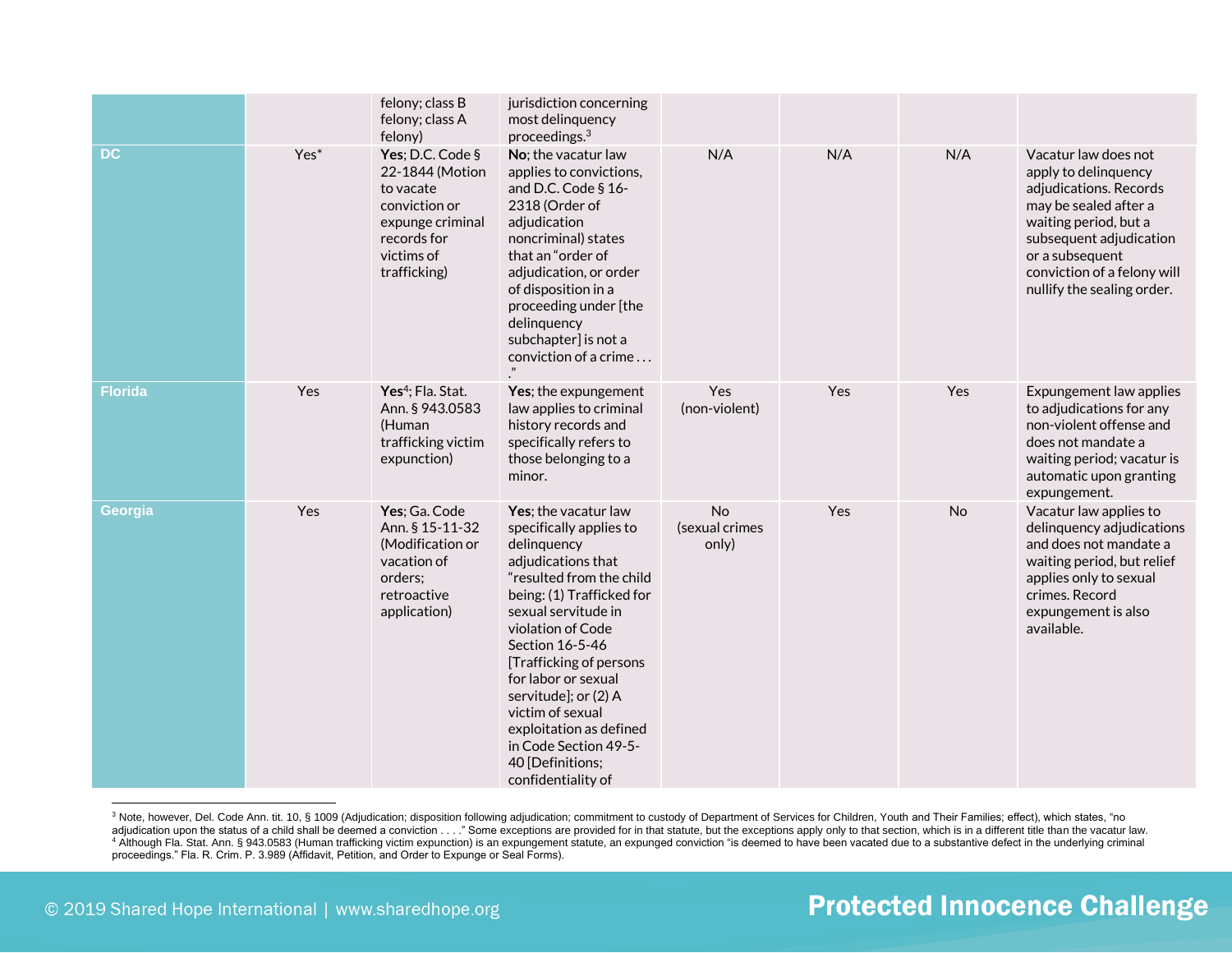|                 |                  |                                                                                                                                                                 | records; restricted                                                                                                                                                                                                                                                                                                                                          |                      |     |     |                                                                                                                                                                                |
|-----------------|------------------|-----------------------------------------------------------------------------------------------------------------------------------------------------------------|--------------------------------------------------------------------------------------------------------------------------------------------------------------------------------------------------------------------------------------------------------------------------------------------------------------------------------------------------------------|----------------------|-----|-----|--------------------------------------------------------------------------------------------------------------------------------------------------------------------------------|
| <b>Hawaii</b>   | No <sup>5</sup>  | Yes; Haw. Rev.<br>Stat. Ann. § 712-<br>1209.6<br>(Prostitution;<br>motion to vacate<br>conviction)                                                              | access to records]."<br>No; the vacatur law<br>applies to convictions,<br>and Haw. Rev. Stat.<br>Ann. § 571-1<br>(Construction and<br>purpose of chapter)<br>states, "the court shall<br>conduct all proceedings<br>to the end that no<br>adjudication by the<br>court of the status of<br>any child under this<br>chapter shall be<br>$deemed$ a conviction | N/A                  | N/A | N/A | Vacatur law does not<br>apply to delinquency<br>adjudications, and only<br>records of arrest may be<br>expunged.                                                               |
| <b>Idaho</b>    | Yes <sup>*</sup> | Yes; Idaho Code<br>Ann. § 67-3014<br>(Ability to<br>petition to vacate<br>and/or expunge<br>criminal history<br>records for<br>victims of human<br>trafficking) | No: the vacatur law<br>applies to convictions,<br>and it is unclear<br>whether a delinquency<br>adjudication <sup>6</sup> could be<br>included within the<br>definition of<br>"conviction."                                                                                                                                                                  | N/A                  | N/A | N/A | Vacatur law does not<br>apply to delinquency<br>adjudications.<br>Expungement is available<br>after a minimum 1 to 5<br>year waiting period.                                   |
| <b>Illinois</b> | Yes <sup>*</sup> | Yes: 725 III.<br>Comp. Stat. Ann.<br>$5/116 - 2.1$<br>(Motion to vacate<br>prostitution<br>convictions for<br>sex trafficking<br>victims)                       | No; the vacatur law<br>applies specifically to<br>convictions and 705 III.<br>Comp. Stat. Ann.<br>$405/1 - 8$<br>(Confidentiality and<br>accessibility of juvenile<br>court records) states,<br>"a juvenile adjudication<br>shall never be<br>considered a conviction                                                                                        | N/A                  | N/A | N/A | Vacatur law does not<br>apply to delinquency<br>adjudications. Except<br>under limited<br>circumstances.<br>expungement is only<br>available after a 2 year<br>waiting period. |
| Indiana         | Yes              | Yes; Ind. Code<br>Ann. § 31-37-22-<br>11 (Jurisdiction                                                                                                          | Yes; the vacatur laws<br>applies specifically to                                                                                                                                                                                                                                                                                                             | Yes<br>(non-violent) | Yes | No  | Vacatur law applies to<br>adjudications and does<br>not mandate a waiting                                                                                                      |

<sup>5</sup> Haw. Rev. Stat. Ann. § 571-88 (Orders expunging juvenile arrest records) allows for expungement of juvenile arrest records only, not those related to juvenile delinquency adjudications.<br><sup>6</sup> Idaho Code Ann. § 20-502 (Defi chapter [Juvenile Corrections Act]. The statute does not define the term "adjudication."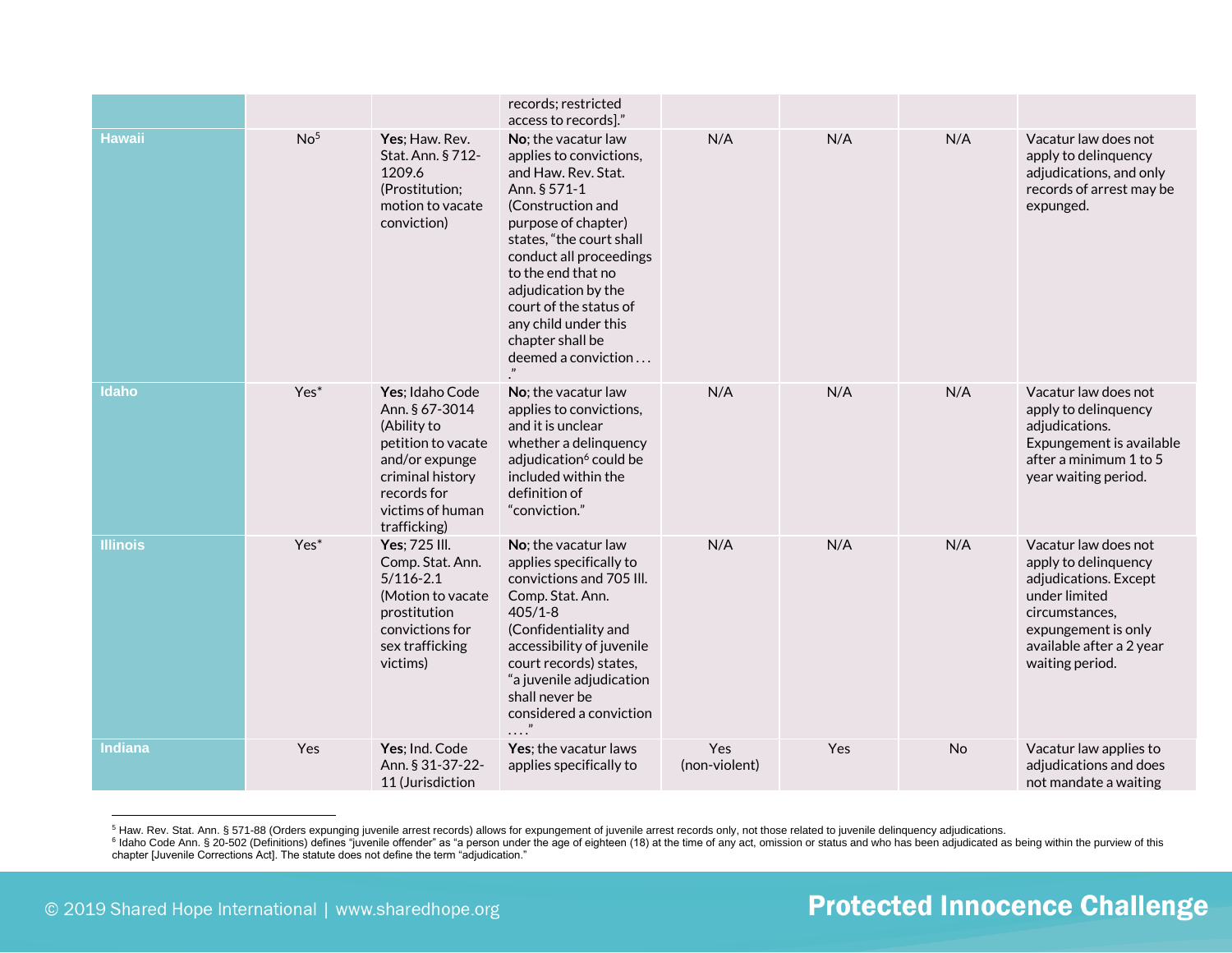|                  |                  | over petitions to<br>expunge records<br>of child alleged to<br>be a delinquent<br>child or child in<br>need of services)   | delinquency<br>adjudications.                                                                     |                                       |                         |     | period, but requires<br>coercion or control by<br>another person. Records<br>may be expunged without<br>a waiting period under the<br>general expungement<br>statute.                                              |
|------------------|------------------|----------------------------------------------------------------------------------------------------------------------------|---------------------------------------------------------------------------------------------------|---------------------------------------|-------------------------|-----|--------------------------------------------------------------------------------------------------------------------------------------------------------------------------------------------------------------------|
| lowa             | Yes <sup>*</sup> | No                                                                                                                         | N/A                                                                                               | N/A                                   | N/A                     | N/A | No vacatur. Expungement<br>is available to child sex<br>trafficking victims<br>adjudicated for<br>prostitution after a 2 year<br>waiting period.                                                                   |
| Kansas           | Yes              | <b>No</b>                                                                                                                  | N/A                                                                                               | N/A                                   | N/A                     | N/A | No vacatur. Expungement<br>is available without a<br>waiting period if the minor<br>was a child sex trafficking<br>or CSEC victim.                                                                                 |
| <b>Kentucky</b>  | Yes <sup>*</sup> | Yes; Ky. Rev. Stat.<br>Ann. § 610.330<br>(Expungement of<br>juvenile court<br>records)                                     | Yes; the expungement<br>law specifically allows<br>delinquency<br>adjudications to be<br>vacated. | Yes                                   | <b>No</b><br>$(2$ year) | Yes | Vacatur and expungement<br>are available for<br>prostitution and other<br>offenses, but only after a 2<br>year waiting period.                                                                                     |
| <b>Louisiana</b> | Yes              | Yes; La. Child.<br>Code Ann. art.<br>923<br>(Expungement of<br>adjudications<br>involving human<br>trafficking<br>victims) | Yes; the vacatur law<br>applies specifically to<br>adjudications.                                 | No<br>(prostitution-<br>related only) | Yes                     | Yes | Vacatur law applies to<br>adjudications, does not<br>mandate a waiting period,<br>and makes expungement<br>automatic upon granting<br>vacatur. However, it<br>applies only to<br>prostitution-related<br>offenses. |
| <b>Maine</b>     | Yes <sup>*</sup> | <b>No</b>                                                                                                                  | N/A                                                                                               | N/A                                   | N/A                     | N/A | No vacatur. Records may<br>be sealed after a 3 year<br>waiting period, but sealed<br>records may still be<br>accessed by courts,<br>criminal justice agencies,<br>and the Victim's<br>Compensation Board.          |
| <b>Maryland</b>  | Yes <sup>*</sup> | Yes; Md. Code<br>Ann., Crim. Proc.<br>§ 8-302 (Motion<br>to vacate                                                         | No; the vacatur law<br>applies specifically to<br>convictions and does<br>not appear to allow     | N/A                                   | N/A                     | N/A | Vacatur law does not<br>clearly extend to<br>delinquency adjudications.<br>Records may be expunged                                                                                                                 |

© 2019 Shared Hope International | www.sharedhope.org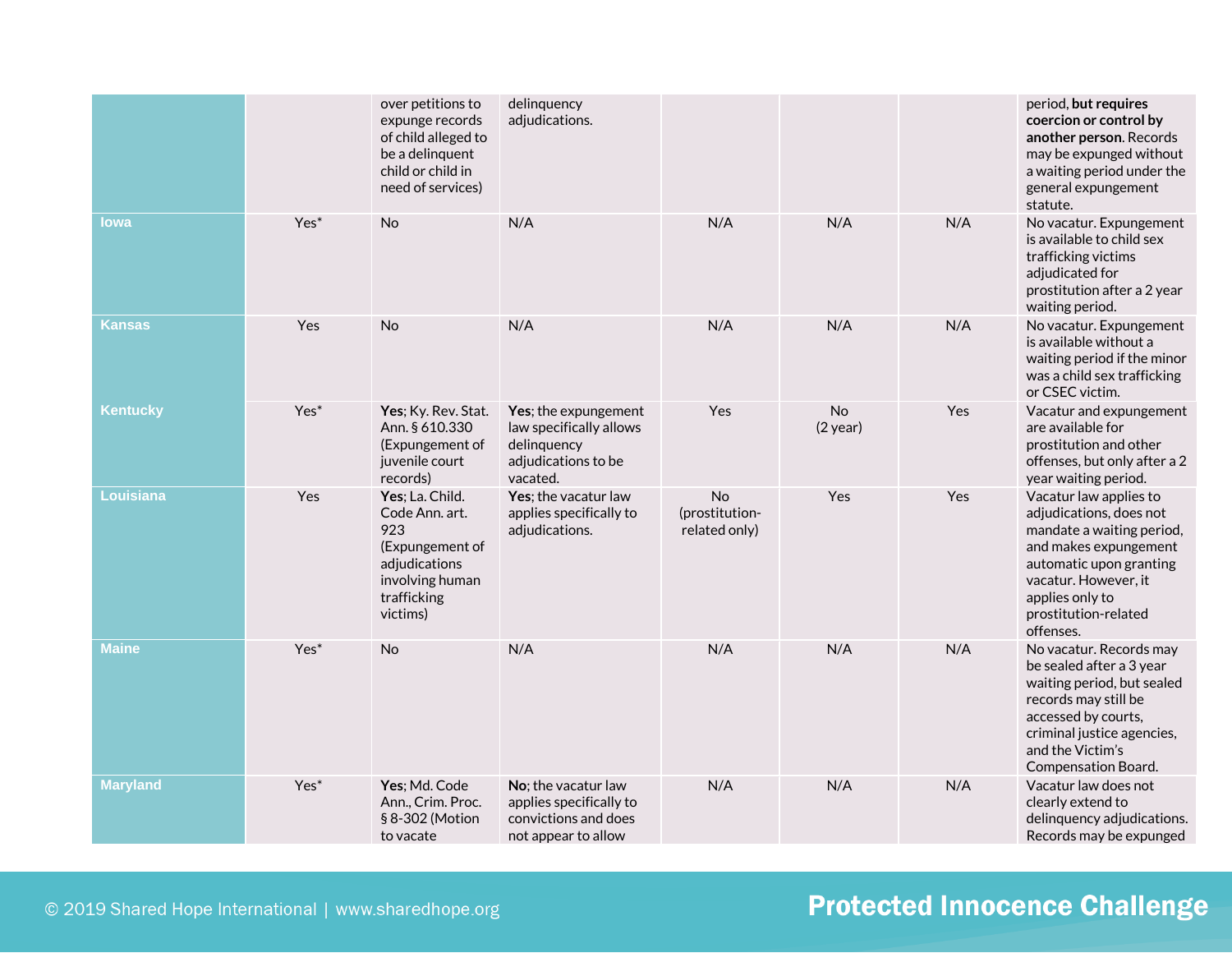|                      |                  | judgment for acts<br>of prostitution<br>committed under<br>duress)                                                                                        | vacatur of delinguency<br>adjudications.                                                                                                                                                                                                                         |            |                         |     | after a minimum 2 year<br>waiting period, but only if<br>several other conditions<br>are also met.                                                                                                                                                                                                                                           |
|----------------------|------------------|-----------------------------------------------------------------------------------------------------------------------------------------------------------|------------------------------------------------------------------------------------------------------------------------------------------------------------------------------------------------------------------------------------------------------------------|------------|-------------------------|-----|----------------------------------------------------------------------------------------------------------------------------------------------------------------------------------------------------------------------------------------------------------------------------------------------------------------------------------------------|
| <b>Massachusetts</b> | Yes <sup>*</sup> | Yes; Mass. Gen.<br>Laws ch. 265, § 59<br>(Human<br>$trafficking -$<br>Victim<br>participation in<br>crime-Motion to<br>vacate)                            | Yes; the vacatur law<br>applies specifically to<br>adjudications.                                                                                                                                                                                                | <b>Yes</b> | Yes                     | No  | Vacatur law applies to<br>adjudications for<br>prostitution and other<br>offenses without a waiting<br>period. Records may be<br>sealed after a 3 year<br>waiting period or<br>expunged after a 3 or 7<br>year waiting period,<br>depending on the offense.                                                                                  |
| <b>Michigan</b>      | Yes <sup>*</sup> | Yes; Mich. Comp.<br>Laws Ann. §<br>712A.18e<br>(Application for<br>entry of order<br>setting aside<br>adjudication;<br>filing)                            | Yes: the vacatur law<br>applies specifically to<br>adjudications.                                                                                                                                                                                                | Yes        | <b>No</b><br>$(1$ year) | Yes | Vacatur law applies to<br>adjudications and related<br>records are automatically<br>sealed upon granting<br>vacatur. However, the<br>vacatur law mandates a<br>minimum 1 year waiting<br>period. Further, only<br>prostitution-related<br>offenses may be vacated<br>as a right; vacatur of other<br>offenses is a conditional<br>privilege. |
| <b>Minnesota</b>     | Yes              | No                                                                                                                                                        | N/A                                                                                                                                                                                                                                                              | N/A        | N/A                     | N/A | No vacatur. Expungement<br>is available without a<br>waiting period.                                                                                                                                                                                                                                                                         |
| <b>Mississippi</b>   | Yes <sup>*</sup> | Yes; Miss. Code<br>Ann. § 97-3-54.6<br>(Human<br>Trafficking Act;<br>injunctive and<br>other relief for<br>victims of<br>trafficking;<br>confidentiality) | No; the vacatur law<br>applies to convictions,<br>and Miss. Code Ann. §<br>43-21-561<br>(Adjudication of status,<br>standard of proof, and<br>findings) states, "no<br>adjudication upon the<br>status of any child shall<br>$\dots$ be deemed a<br>conviction." | N/A        | N/A                     | N/A | Vacatur law does not<br>apply to delinquency<br>adjudications, but juvenile<br>records may be sealed<br>after a waiting period or<br>destroyed at the court's<br>discretion.                                                                                                                                                                 |
| <b>Missouri</b>      | Yes <sup>*</sup> | Yes: Mo. Rev.<br>Stat. § 610.131<br>(Expungement of<br>juvenile                                                                                           | No; the vacatur law<br>applies specifically to<br>convictions and does<br>not clearly allow                                                                                                                                                                      | N/A        | N/A                     | N/A | Vacatur law does not<br>clearly extend to<br>delinquency adjudications,<br>but court records may be                                                                                                                                                                                                                                          |

#### © 2019 Shared Hope International | www.sharedhope.org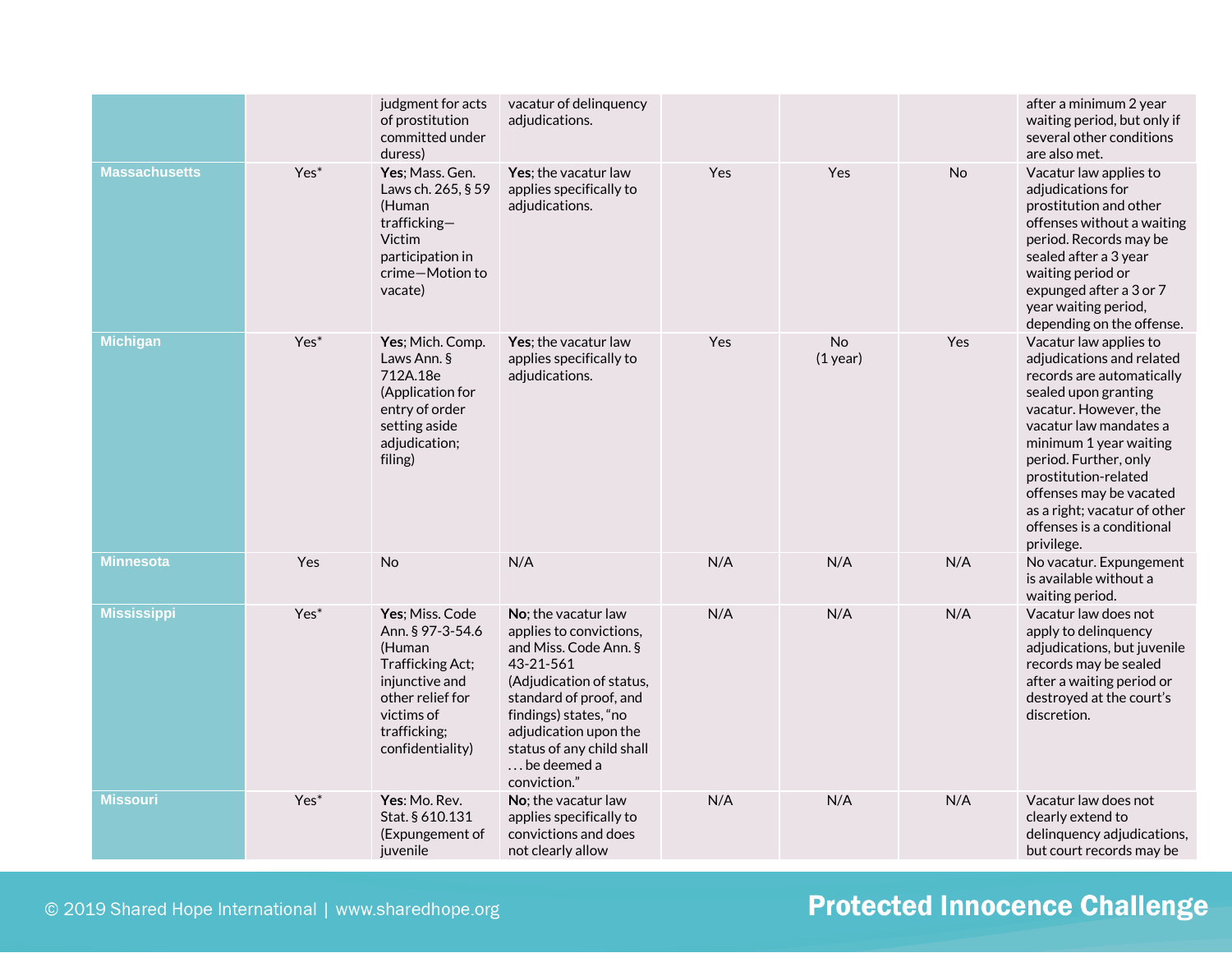|                      |                  | prostitution<br>records involving<br>expungement)                                                                                                                                                                     | vacatur of delinquency<br>adjudications.                                                                                                                                                                                                                                                                                                                                                                                                                                      |     |     |           | sealed after the minor<br>turns 18.                                                                                                                                             |
|----------------------|------------------|-----------------------------------------------------------------------------------------------------------------------------------------------------------------------------------------------------------------------|-------------------------------------------------------------------------------------------------------------------------------------------------------------------------------------------------------------------------------------------------------------------------------------------------------------------------------------------------------------------------------------------------------------------------------------------------------------------------------|-----|-----|-----------|---------------------------------------------------------------------------------------------------------------------------------------------------------------------------------|
| <b>Montana</b>       | Yes <sup>*</sup> | Yes; Mont. Code<br>Ann. § 46-18-608<br>(Motion to vacate<br>conviction-<br>human trafficking<br>victims)                                                                                                              | No; the vacatur law<br>applies to convictions,<br>and Mont. Code Ann. §<br>41-5-103 (Definitions)<br>distinguishes between<br>"criminally convicted<br>youth" who have been<br>convicted in a district<br>court for certain<br>offenses and<br>"delinquent youth" who<br>have been adjudicated<br>in the youth court.<br>Because the terms<br>conviction and<br>adjudication have<br>different meanings,<br>delinquency<br>adjudications will not<br>be eligible for vacatur. | N/A | N/A | N/A       | Vacatur law does not<br>apply to delinquency<br>adjudications, but records<br>may be sealed and<br>destroyed after waiting<br>periods.                                          |
| <b>Nebraska</b>      | Yes              | Yes; Neb. Rev.<br>Stat. Ann. § 29-<br>3005 (Victim of<br>sex trafficking;<br>motion to set<br>aside conviction<br>or adjudication;<br>procedure; court;<br>findings;<br>considerations;<br>hearing; order;<br>effect) | Yes; the vacatur law<br>applies specifically to<br>adjudications.                                                                                                                                                                                                                                                                                                                                                                                                             | Yes | Yes | <b>No</b> | Vacatur law applies to<br>adjudications for<br>prostitution and other<br>offenses without a waiting<br>period. Records may be<br>sealed without a waiting<br>period.            |
| <b>Nevada</b>        | Yes              | Yes; Enacted<br>Senate Bill 368, §<br>4                                                                                                                                                                               | Yes; the vacatur law<br>applies specifically to<br>adjudications.                                                                                                                                                                                                                                                                                                                                                                                                             | Yes | Yes | Yes       | Vacatur law applies to<br>adjudications for<br>prostitution and other<br>offenses without a waiting<br>period. Records may be<br>sealed automatically upon<br>granting vacatur. |
| <b>New Hampshire</b> | Yes <sup>*</sup> | Yes; N.H. Rev.<br>Stat. Ann. § 633:7                                                                                                                                                                                  | Yes; the vacatur law<br>applies specifically to<br>adjudications.                                                                                                                                                                                                                                                                                                                                                                                                             | Yes | Yes | No        | Vacatur law applies to<br>adjudications for<br>prostitution and other                                                                                                           |

© 2019 Shared Hope International | www.sharedhope.org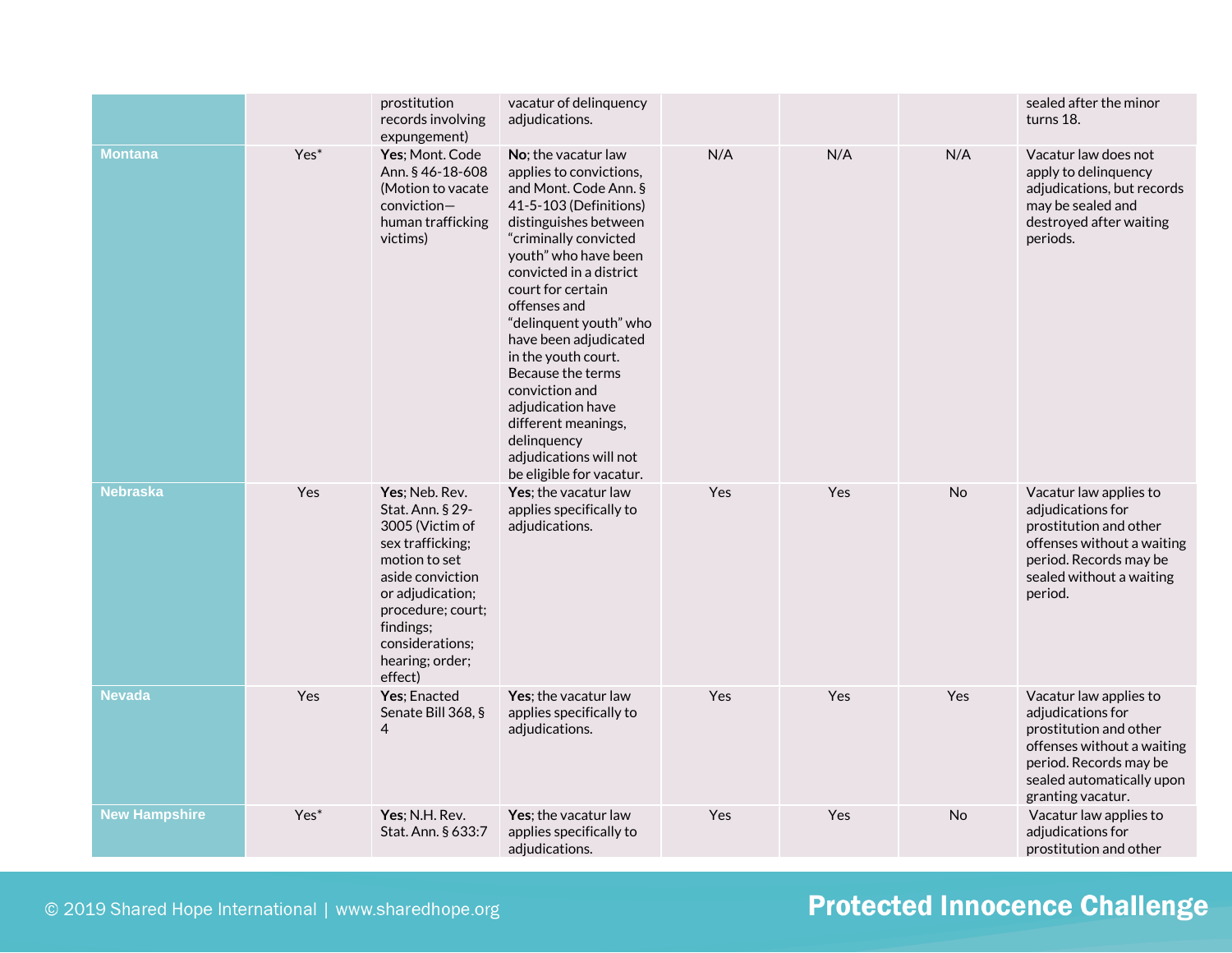|                       |                  | (Trafficking in<br>persons)                                                                                                                    |                                                                                                                                                                                                                                                                                                                                                 |     |                                  |     | offenses without a waiting<br>period. but records will<br>only be closed and made<br>inactive after a minor<br>turns 21.                                                                                                         |
|-----------------------|------------------|------------------------------------------------------------------------------------------------------------------------------------------------|-------------------------------------------------------------------------------------------------------------------------------------------------------------------------------------------------------------------------------------------------------------------------------------------------------------------------------------------------|-----|----------------------------------|-----|----------------------------------------------------------------------------------------------------------------------------------------------------------------------------------------------------------------------------------|
| <b>New Jersey</b>     | Yes <sup>*</sup> | Yes; N.J. Stat.<br>Ann. § 2C:44-1.1<br>(Certain<br>convictions<br>vacated<br>expunged)                                                         | No: the vacatur law<br>applies specifically to<br>convictions and does<br>not appear to allow<br>vacatur of delinquency<br>adjudications.                                                                                                                                                                                                       | N/A | N/A                              | N/A | Vacatur law does not<br>clearly extend to<br>delinquency adjudications,<br>but juvenile records may<br>be expunged after a 3 year<br>waiting period.                                                                             |
| <b>New Mexico</b>     | Yes <sup>*</sup> | Yes <sup>7</sup> ; N.M. Stat.<br>Ann. § 32A-3B-21<br>(Expungement of<br>records)                                                               | Yes; the vacatur law<br>applies specifically to<br>petitions filed under<br>the Children's Code,<br>which includes those<br>related to delinquency.                                                                                                                                                                                             | Yes | <b>No</b><br>$(2 \text{ years})$ | Yes | Vacatur law applies to<br>adjudications and makes<br>expungement automatic<br>upon granting vacatur, but<br>mandates a 2 year waiting<br>period.                                                                                 |
| <b>New York</b>       | Yes <sup>*</sup> | Yes; N.Y. Crim.<br>Proc. Law §<br>440.10 (Motion<br>to vacate<br>judgment)                                                                     | No; the vacatur law<br>applies specifically to<br>convictions and does<br>not appear to allow<br>vacatur of delinquency<br>adjudications.                                                                                                                                                                                                       | N/A | N/A                              | N/A | Vacatur law does not<br>clearly extend to<br>delinquency adjudications.<br>Expungement is available,<br>generally, but New York<br>law does not provide<br>further guidance. Records<br>may be sealed after a<br>waiting period. |
| <b>North Carolina</b> | Yes*             | Yes; N.C. Gen.<br>Stat. § 15A-<br>1416.1 (Motion<br>by the defendant<br>to vacate<br>prostitution<br>conviction for sex<br>trafficking victim) | No: the vacatur law<br>applies to convictions,<br>and N.C. Gen. Stat. 7B-<br>2412 (Legal effect of<br>adjudication of<br>delinquency) states,<br>"An adjudication that a<br>juvenile is delinquent<br>. shall neither be<br>considered conviction<br>of any criminal offense<br>nor cause the juvenile<br>to forfeit any<br>citizenship right." | N/A | N/A                              | N/A | Vacatur law does not<br>apply to delinquency<br>adjudications.<br>Expungement is available<br>after the minor turns 18.                                                                                                          |
| <b>North Dakota</b>   | Yes <sup>*</sup> | Yes; N.D. Cent.<br>Code § 12.1-41-                                                                                                             | No: the vacatur law<br>applies to convictions,                                                                                                                                                                                                                                                                                                  | N/A | N/A                              | N/A | Vacatur law does not<br>apply to delinquency                                                                                                                                                                                     |

7 Although not specific to human trafficking, N.M. Stat. Ann.c 32A-3B-21 (Expungement of records) allows a court to vacate its findings, orders, and judgements when the minor has been the subject of a petition under the Children's Code.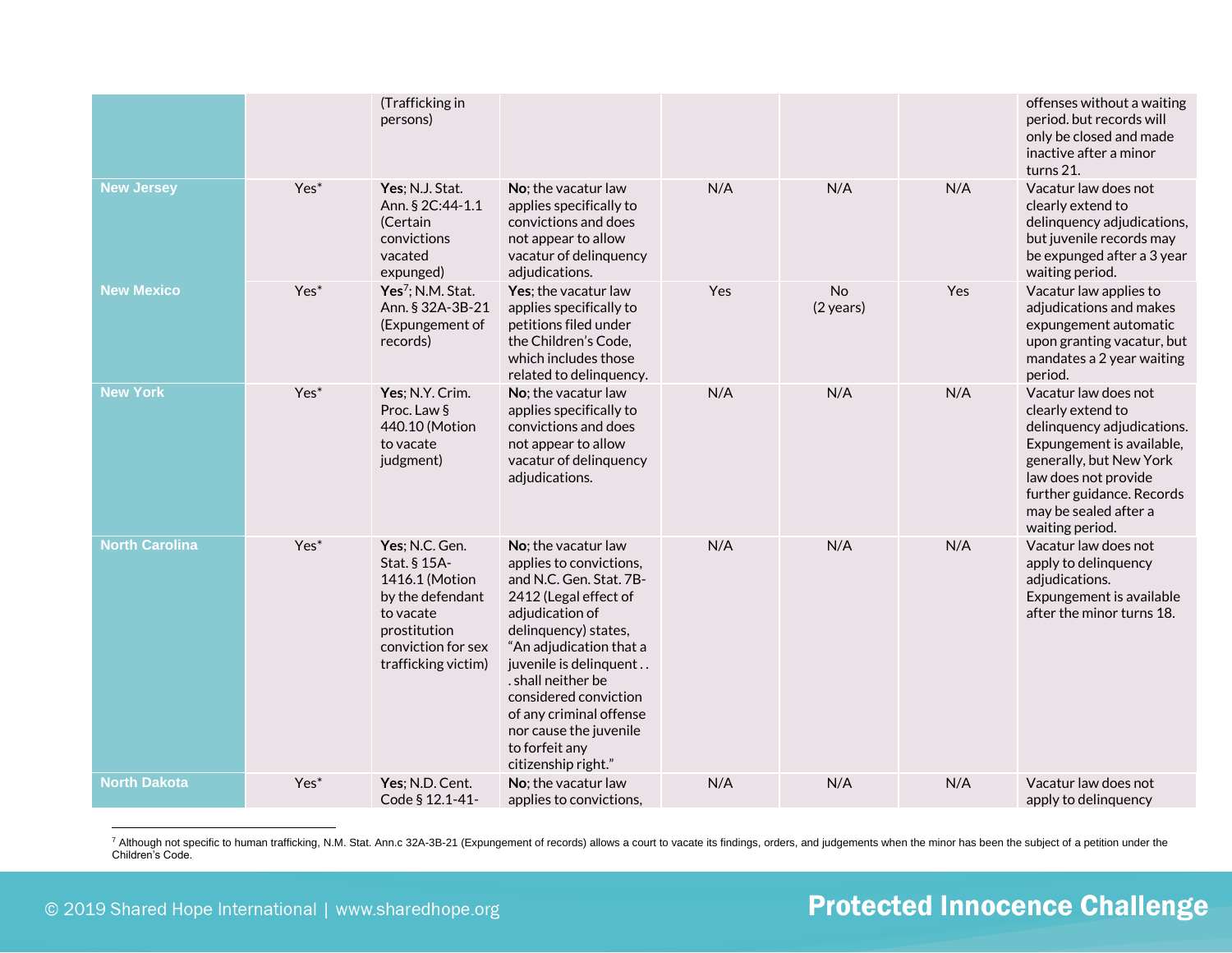|                     |                  | 14 (Motion to<br>vacate and<br>expunge<br>conviction)                                              | and N.D. Cent. Code §<br>27-20-33 (Order of<br>adjudication-<br>Noncriminal) states,<br>"An order of<br>disposition or other<br>adjudication in a<br>proceeding under this<br>chapter [Uniform<br>Juvenile Court Act] is<br>not a conviction of a<br>crime" |                                       |     |     | adjudications, and juvenile<br>records may only be<br>expunged after a<br>minimum 1 to 10 year<br>waiting period, depending<br>on the nature of the<br>records.                                                           |
|---------------------|------------------|----------------------------------------------------------------------------------------------------|-------------------------------------------------------------------------------------------------------------------------------------------------------------------------------------------------------------------------------------------------------------|---------------------------------------|-----|-----|---------------------------------------------------------------------------------------------------------------------------------------------------------------------------------------------------------------------------|
| <b>Ohio</b>         | Yes              | Yes <sup>8</sup> ; Ohio Rev.<br>Code Ann. §<br>2151.358<br>(Expungement of<br>records)             | Yes; the expungement<br>law applies specifically<br>to adjudications.                                                                                                                                                                                       | No<br>(prostitution-<br>related only) | Yes | Yes | Expungement law applies<br>to adjudications, does not<br>mandate a waiting period,<br>and makes vacatur<br>automatic upon granting<br>expungement, but applies<br>to prostitution-related<br>offenses only.               |
| <b>Oklahoma</b>     | Yes <sup>*</sup> | <b>No</b>                                                                                          | N/A                                                                                                                                                                                                                                                         | N/A                                   | N/A | N/A | No vacatur. Expungement<br>is available but only after<br>the records has been<br>sealed for 10 years.                                                                                                                    |
| <b>Oregon</b>       | Yes              | Yes; Or. Rev. Stat.<br>§ 137.221<br>(Vacation of<br>judgment of<br>conviction for<br>prostitution) | No; the vacatur law<br>applies specifically to<br>convictions and does<br>not appear to allow<br>vacatur of delinquency<br>adjudications.                                                                                                                   | N/A                                   | N/A | N/A | Vacatur law does not<br>clearly extend to<br>delinquency adjudications.<br>Expungement of<br>prostitution-related<br>records is available<br>without a waiting period;<br>other records may be<br>expunged after 5 years. |
| <b>Pennsylvania</b> | Yes <sup>*</sup> | Yes;18 Pa. Cons.<br>Stat. § 3019<br>(Victim<br>protection during<br>prosecution)                   | No; the vacatur law<br>applies to convictions,<br>and 42 Pa. Cons. Stat. §<br>6354 (Effect of<br>adjudication) states,<br>"An order of<br>disposition or other<br>adjudication in a<br>proceeding under this                                                | N/A                                   | N/A | N/A | Vacatur law does not<br>apply to delinquency<br>adjudications, but juvenile<br>records may be expunged<br>after a waiting period.                                                                                         |

<sup>8</sup> Ohio Rev. Code Ann. § 2151.358 is an expungement statute, but procedure is governed by Ohio Rev. Code Ann. § 2953.38, its adult equivalent, which provides that, upon record expungement, the conviction shall be expunged. Ohio Rev. Code Ann. § 2953.38(G)(2).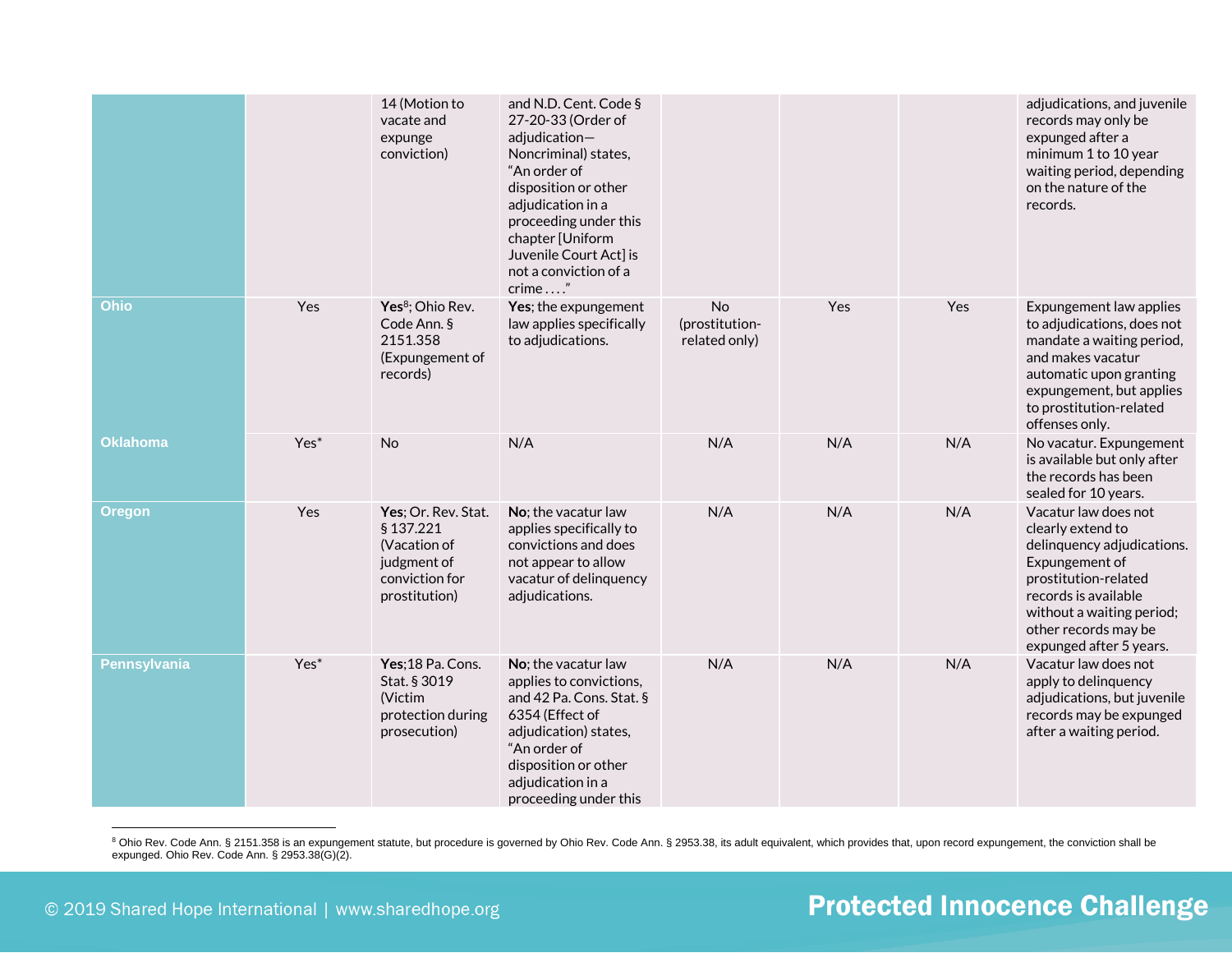|                       |                  |                                                                                                                                                                       | chapter [Juvenile<br>Matters] is not a<br>conviction of crime "                                                                                                                                                                                                         |     |                            |     |                                                                                                                                                                                                                                                |
|-----------------------|------------------|-----------------------------------------------------------------------------------------------------------------------------------------------------------------------|-------------------------------------------------------------------------------------------------------------------------------------------------------------------------------------------------------------------------------------------------------------------------|-----|----------------------------|-----|------------------------------------------------------------------------------------------------------------------------------------------------------------------------------------------------------------------------------------------------|
| <b>Rhode Island</b>   | <b>Yes</b>       | Yes; R.I. Gen.<br>Laws Ann. § 11-<br>67.1-17 (Motion<br>to vacate and<br>expunge<br>conviction)                                                                       | No; the vacatur law<br>applies to convictions,<br>and R.I. Gen Laws Ann.<br>$$14-1-40(a)$<br>(Adjudication not<br>having effect of<br>conviction) states that<br>an adjudication shall<br>not be deemed a<br>conviction.                                                | N/A | N/A                        | N/A | Vacatur law does not<br>apply to delinquency<br>adjudications, but juvenile<br>records may be sealed<br>without a waiting period.                                                                                                              |
| <b>South Carolina</b> | Yes <sup>*</sup> | Yes; S.C. Code<br>Ann. § 16-3-2020<br>(Trafficking in<br>persons:<br>penalties;<br>defenses)                                                                          | No; the vacatur law<br>applies to convictions,<br>and S.C. Code Ann. §<br>63-19-1410<br>(Adjudication) states,<br>"No adjudication by the<br>court of the status of a<br>child is a conviction<br>$\boldsymbol{\eta}$                                                   | N/A | N/A                        | N/A | Vacatur law does not<br>apply to delinguency<br>adjudications.<br>Expungement is available<br>after a minimum 5 year<br>waiting period or after a<br>minor turns 17.                                                                           |
| <b>South Dakota</b>   | Yes <sup>*</sup> | Yes: S.D. Codified<br>Laws § 26-7A-<br>115.1<br>(Expungement of<br>delinquency<br>record of victim<br>of human<br>trafficking or<br>sexual<br>exploitation)           | Yes; the expungement<br>law applies specifically<br>to adjudications.                                                                                                                                                                                                   | Yes | No<br>(upon turning<br>18) | Yes | Expungement law applies<br>to adjudications for any<br>offense related to<br>trafficking victimization or<br>sexual exploitation and<br>makes vacatur automatic<br>upon granting<br>expungement, but<br>mandates a waiting<br>period.          |
| <b>Tennessee</b>      | Yes              | Yes: Tenn. Code<br>Ann. § 40-32-105<br>(Expungement of<br>person's public<br>records involving<br>offenses related<br>to status as victim<br>of human<br>trafficking) | No; the vacatur law<br>applies to convictions,<br>and Tenn. Code Ann. §<br>37-1-133 (Order of<br>adjudication-<br>Noncriminal) states,<br>"An order of<br>disposition or other<br>adjudication in a<br>proceeding under this<br>part is not a conviction<br>of a crime" | N/A | N/A                        | N/A | Vacatur law does not<br>apply to delinquency<br>adjudications. Juvenile<br>records for prostitution<br>may be expunged<br>immediately; other<br>records may only be<br>expunged after a waiting<br>period except at the<br>court's discretion. |

#### © 2019 Shared Hope International | www.sharedhope.org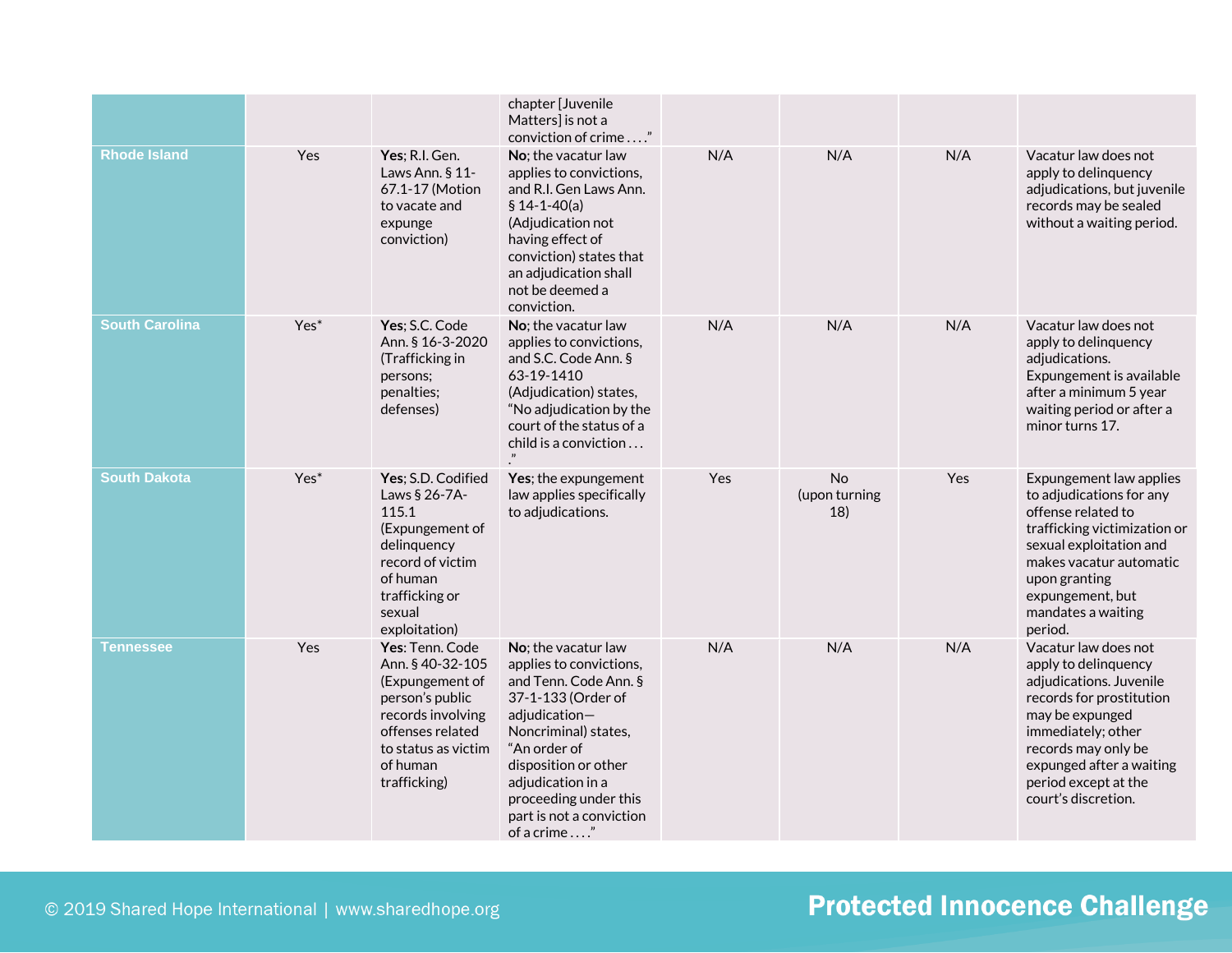| Texas             | Yes              | Yes <sup>9</sup> ; Tex. Fam.<br>Code Ann. §<br>58.258 (Order<br>sealing records);<br>Tex. Fam. Code<br>Ann. § 54.04012<br>(Trafficked<br>Persons Program) | Yes; the sealing laws<br>apply specifically to<br>adjudications.                                                                                                                                                                                                                                                                  | Yes                          | No<br>(unless<br>completed a<br>trafficked<br>persons<br>program) | Yes       | Juvenile records may be<br>sealed immediately upon<br>completion of a trafficked<br>persons program or after<br>a waiting period; sealing a<br>record results in<br>automatic vacatur.                                                                     |
|-------------------|------------------|-----------------------------------------------------------------------------------------------------------------------------------------------------------|-----------------------------------------------------------------------------------------------------------------------------------------------------------------------------------------------------------------------------------------------------------------------------------------------------------------------------------|------------------------------|-------------------------------------------------------------------|-----------|------------------------------------------------------------------------------------------------------------------------------------------------------------------------------------------------------------------------------------------------------------|
| <b>Utah</b>       | Yes              | Yes; Utah Code<br>Ann. § 78A-6-<br>1114 (Vacatur of<br>conviction)                                                                                        | Yes; the vacatur law<br>applies specifically to<br>adjudications.                                                                                                                                                                                                                                                                 | Yes                          | Yes                                                               | Yes       | Vacatur law applies to<br>adjudications and does<br>not mandate a waiting<br>period, but requires proof<br>of force, fraud, or<br>coercion for non-<br>prostitution-related<br>offenses. Records will be<br>sealed automatically upon<br>granting vacatur. |
| Vermont           | Yes <sup>*</sup> | Yes; Vt. Stat. Ann.<br>tit. 13, § 2658<br>(Prostitution<br>conviction;<br>motion to vacate<br>by victim of<br>human<br>trafficking)                       | No; the vacatur law<br>applies to convictions,<br>and Vt. Stat. Ann. tit.<br>33, § 5202 (Order of<br>adjudication;<br>noncriminal) states,<br>"An order of the Family<br>Division of the Superior<br>Court in proceedings<br>under this chapter<br>[Delinquency<br>Proceedings] shall not.<br>be deemed a<br>conviction of crime" | N/A                          | N/A                                                               | N/A       | Vacatur law does not<br>apply to delinquency<br>adjudications. Records<br>may be sealed after a<br>waiting period.                                                                                                                                         |
| <b>Virginia</b>   | Yes <sup>*</sup> | <b>No</b>                                                                                                                                                 | N/A                                                                                                                                                                                                                                                                                                                               | N/A                          | N/A                                                               | N/A       | No vacatur. Expungement<br>is available after a minor<br>turns 19 if at least 5 years<br>have elapsed.                                                                                                                                                     |
| <b>Washington</b> | Yes <sup>*</sup> | Yes; Wash. Rev.<br>Code Ann. §<br>9.96.060<br>(Misdemeanor or<br>gross<br>misdemeanor<br>offenses, persons                                                | Yes; the vacatur law<br>applies to convictions,<br>but Wash. Rev. Code<br>Ann. § 9.96.070<br>(Vacating records of<br>conviction-<br>Prostitution offenses)                                                                                                                                                                        | No<br>(prostitution<br>only) | Yes                                                               | <b>No</b> | Vacatur law applies to<br>delinquency adjudications<br>without a waiting period,<br>but limits relief to<br>prostitution offenses and<br>does not make<br>expungement automatic                                                                            |

9 Tex. Fam. Code Ann. § 58.258 and § 54.04012 govern the sealing of juvenile records, but the underlying adjudication is automatically vacated upon entry of an order to seal records.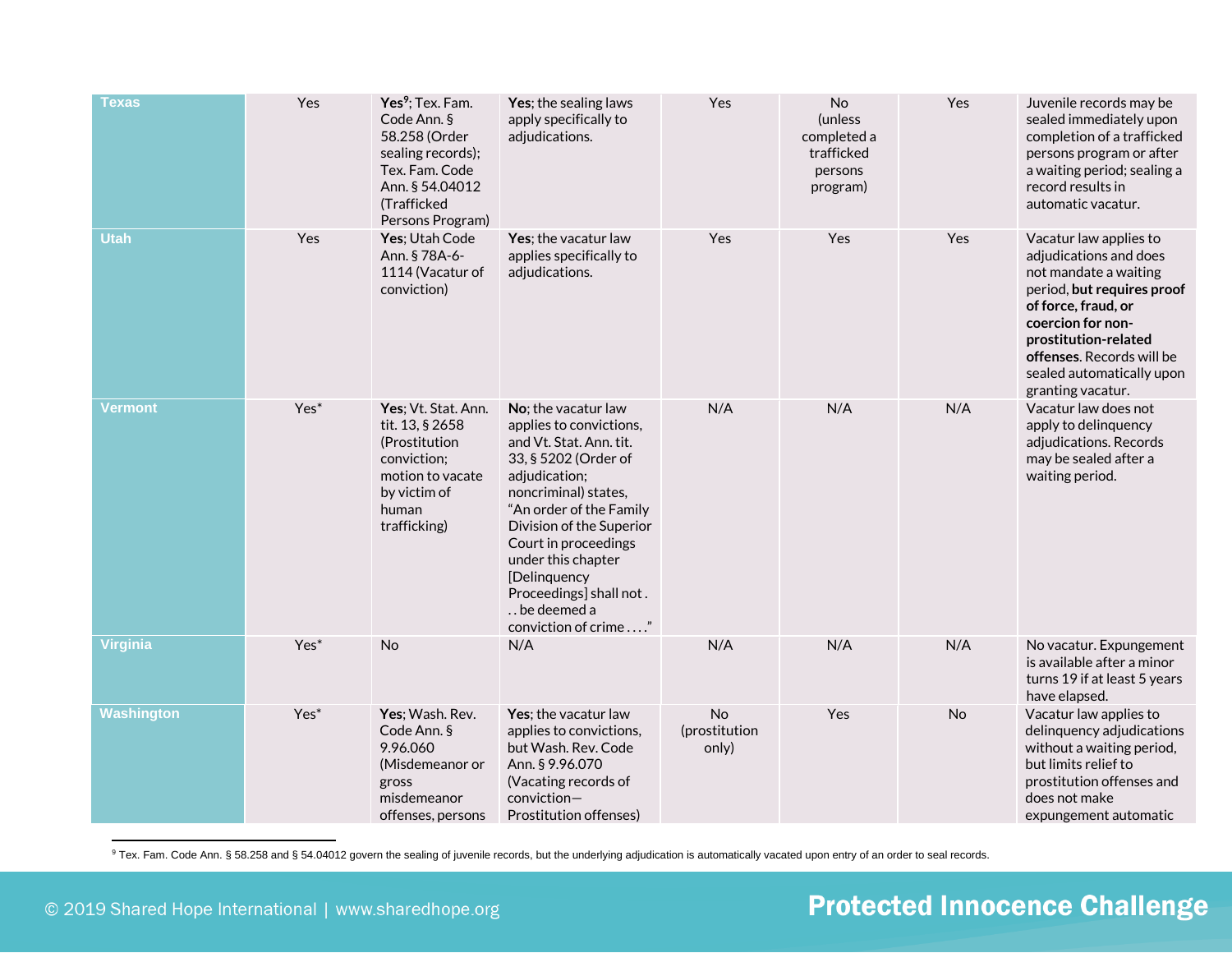|                      |                  | convicted of<br>prostitution who<br>committed the<br>offense as a result<br>of being a victim<br>of trafficking,<br>promoting<br>prostitution in<br>the first degree,<br>promoting<br>commercial<br>sexual abuse of a<br>minor, or<br>trafficking in<br>persons, or of<br>violating a certain<br>statute or rule<br>regarding the<br>regulation of<br>fishing-Vacating | notes the statute's<br>applicability to minors.                                                                                                                                                                                                                                                                             |                              |     |     | upon granting vacatur.<br>Juvenile records may be<br>sealed after a waiting<br>period-only records<br>relating to diversion will<br>be expunged.                                                        |
|----------------------|------------------|------------------------------------------------------------------------------------------------------------------------------------------------------------------------------------------------------------------------------------------------------------------------------------------------------------------------------------------------------------------------|-----------------------------------------------------------------------------------------------------------------------------------------------------------------------------------------------------------------------------------------------------------------------------------------------------------------------------|------------------------------|-----|-----|---------------------------------------------------------------------------------------------------------------------------------------------------------------------------------------------------------|
| <b>West Virginia</b> | Yes <sup>*</sup> | records)<br>Yes; W. Va. Code<br>Ann. § 61-14-9<br>(Petition to<br>vacate and<br>expunge<br>convictions of sex<br>trafficking victim)                                                                                                                                                                                                                                   | No: the vacatur law<br>applies to convictions,<br>and W. Va. Code Ann. §<br>49-4-103 (Proceedings<br>may not be evidence<br>against child, or be<br>published; adjudication<br>is not a conviction and<br>not a bar to civil service<br>eligibility) states that<br>an adjudication shall<br>not be deemed a<br>conviction. | N/A                          | N/A | N/A | Vacatur law does not<br>apply to delinquency<br>adjudications. Records<br>may be moved to a<br>separate secure<br>confidential place after a<br>minimum 1 year waiting<br>period.                       |
| <b>Wisconsin</b>     | Yes              | Yes; Wis. Stat.<br>Ann. § 973.015<br>(Special<br>disposition)                                                                                                                                                                                                                                                                                                          | Yes; the vacatur law<br>expressly applies to<br>delinquent<br>adjudications.                                                                                                                                                                                                                                                | No<br>(prostitution<br>only) | Yes | Yes | Vacatur law applies to<br>delinquency adjudications<br>without a waiting period<br>and allows expungement<br>to be ordered in the same<br>proceeding, but limits<br>relief to prostitution<br>offenses. |
| Wyoming              | Yes <sup>*</sup> | Yes; Wyo. Stat.<br>Ann. § 6-2-708<br>(Victim defenses:                                                                                                                                                                                                                                                                                                                 | No; the vacatur law<br>applies to convictions,<br>and Wyo. Stat. Ann. §                                                                                                                                                                                                                                                     | N/A                          | N/A | N/A | Vacatur law does not<br>apply to delinquency<br>adjudications, and juvenile                                                                                                                             |

© 2019 Shared Hope International | www.sharedhope.org